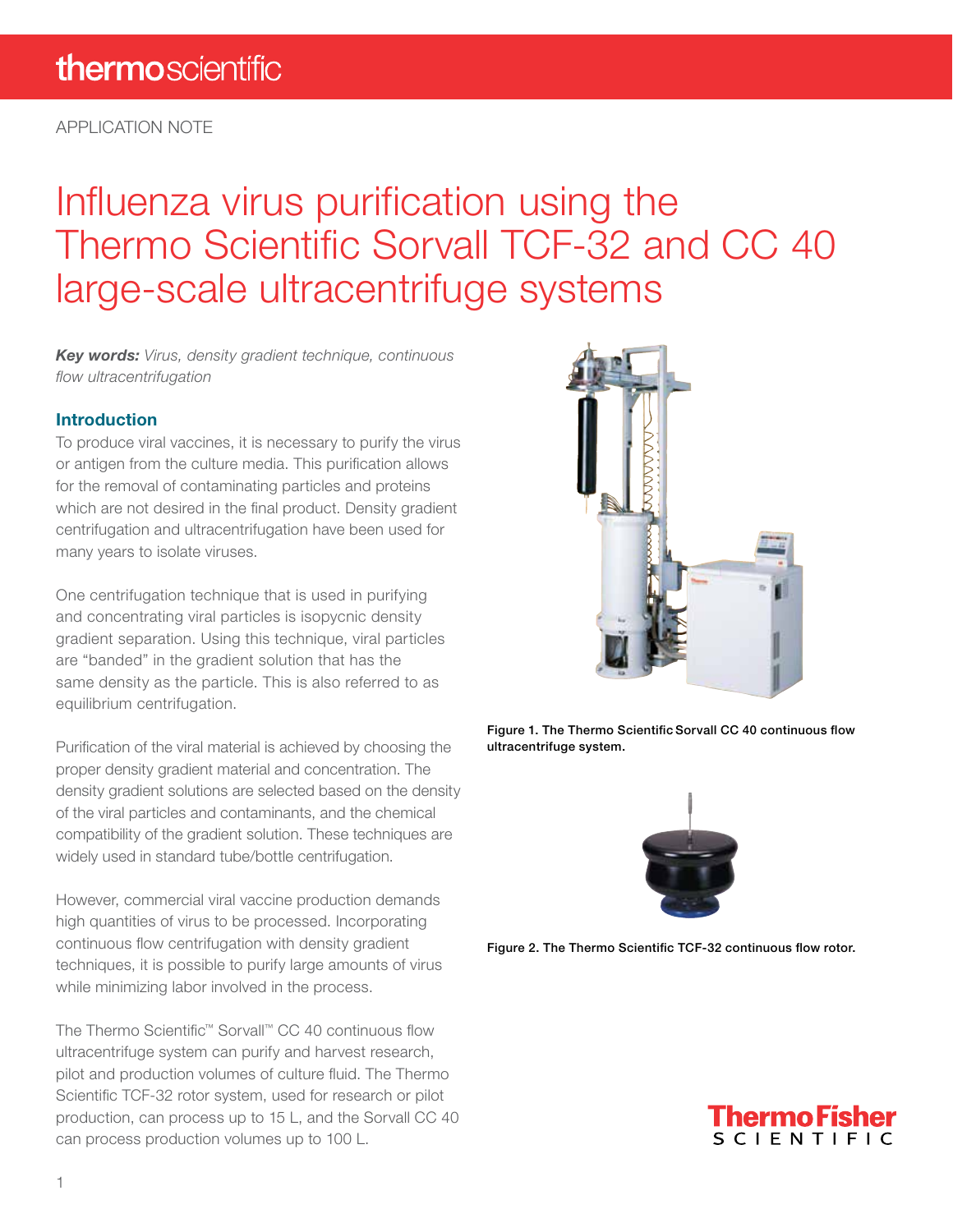These case studies discuss the use of isopycnic density gradient separation using the TCF-32 and CC 40 systems for the purification and concentration of influenza viral particles from eggs.

Annually, millions of chicken egg embryos are used for vaccine production. An isopycnic separation is performed using a sucrose gradient to remove egg protein and debris from viral particles.

#### Research scale

The TCF-32 system has a top speed of 32,000 rpm (102,000 x g), a maximum flow rate of 9 L/hr with a sediment capacity of 430 mL (or 940 mL with the accessory core). It is ideal for viral separations in vaccine production. The capabilities of the system include simple pelleting; concentrating samples on a cushion gradient and density gradient separations.

The system includes an autoclavable titanium rotor body, sealing attachment and lubricating unit.

#### Production scale

The Sorvall CC 40 system has a top speed of 40,000 rpm (118,000  $\times$  g), and a maximum flow rate of 45 L/hr. There are several cores available that offer flexible sedimentation capacity and application options. Capabilities also include simple pelleting, concentrating samples of a cushion gradient, and density gradient separations.

The control unit includes a microprocessor, refrigeration unit and the vacuum pump. The main unit consists of the high-frequency induction drive motor, a temperature controlled rotor chamber and the rotor lift assembly. Several rotors are available.

#### **Methods**

Sucrose is used as the gradient medium. Sucrose is readily soluble in water and forms solutions with densities from 1.0–1.32 g/mL. Sucrose is economical to use in large volumes and is readily available. The density range must cover the range of the particle of interest and the contaminants. Generally, the density gradients are selected so that the particle of interest is in the middle of the range. In this case study 20%, 35%, 50%, and 60% sucrose were chosen for the TCF-32 study. The influenza particles banded in the 36-45% sucrose area. Sedimentation coefficient is used to determine how "fast" the particles will sediment from solution. The larger the number the "faster" it will sediment. This helps determine the flow rate of the

system. The sedimentation coefficient of the influenza virus is 700s. Other sedimentation coefficients can be found in most centrifugation text books, or they can be calculated.

As with most influenza cultures, the culture and growth of the virus is performed in chicken eggs. The eggs provide culture media for incubation of the virus. After sufficient growth, the eggs are harvested. The fluid is pre-clarified using centrifugation or filtration and is ready for isolation and/or purification.

#### **Procedures**

Purification is achieved using the TCF-32 continuous flow rotor system. In this procedure, the use of the continuous flow rotor allows 10 L of viral culture to be purified in one run. This in turn decreases the labor-intensive task involved in routine loading and unloading of batch style rotors. To start the procedure, the rotor system is assembled. Once assembled, the centrifuge is put in zonal mode and accelerated to 3,000 rpm. At 3,000 rpm the rotor is filled with a buffer solution. After the buffer solution is injected, the density gradient solutions are added. In this specific case, 20%, 35%, 50%, and 60% sucrose is injected into the rotor from lowest to highest density. After injection of the sucrose gradient, the buffer solution is circulated through while the centrifuge is accelerated to 32,000 rpm.

At 32,000 rpm, the clarified egg culture is injected into the rotor at 5L/hour. After the culture is added, buffer solution is once again circulated through the rotor for the while the influenza virus "band" for one hour. This allows all the viral particles and contaminants to reach the density gradient point where they reach equilibrium and effectively purify the virus. After viral banding, the centrifuge is decelerated to 3,000 rpm. Fraction collection occurs after the deceleration phase while the centrifuge is spinning at 3,000 rpm. A highdensity sucrose solution is used to extrude out all buffer and gradient from the rotor. Fractions are collected in 20 mL aliquots, except for the first 100 mL, which is collected as a pre-fraction. The refractive index of each fraction is read using a refractometer. From those readings, it can be determined which fraction(s) contains influenza particles.

In the CC 40 system, fractions are collected after the rotor is completely decelerated, and no extrusion fluid is necessary since the inlet and outlet are separate connections. The fractions are removed from the rotor using a peristaltic pump.